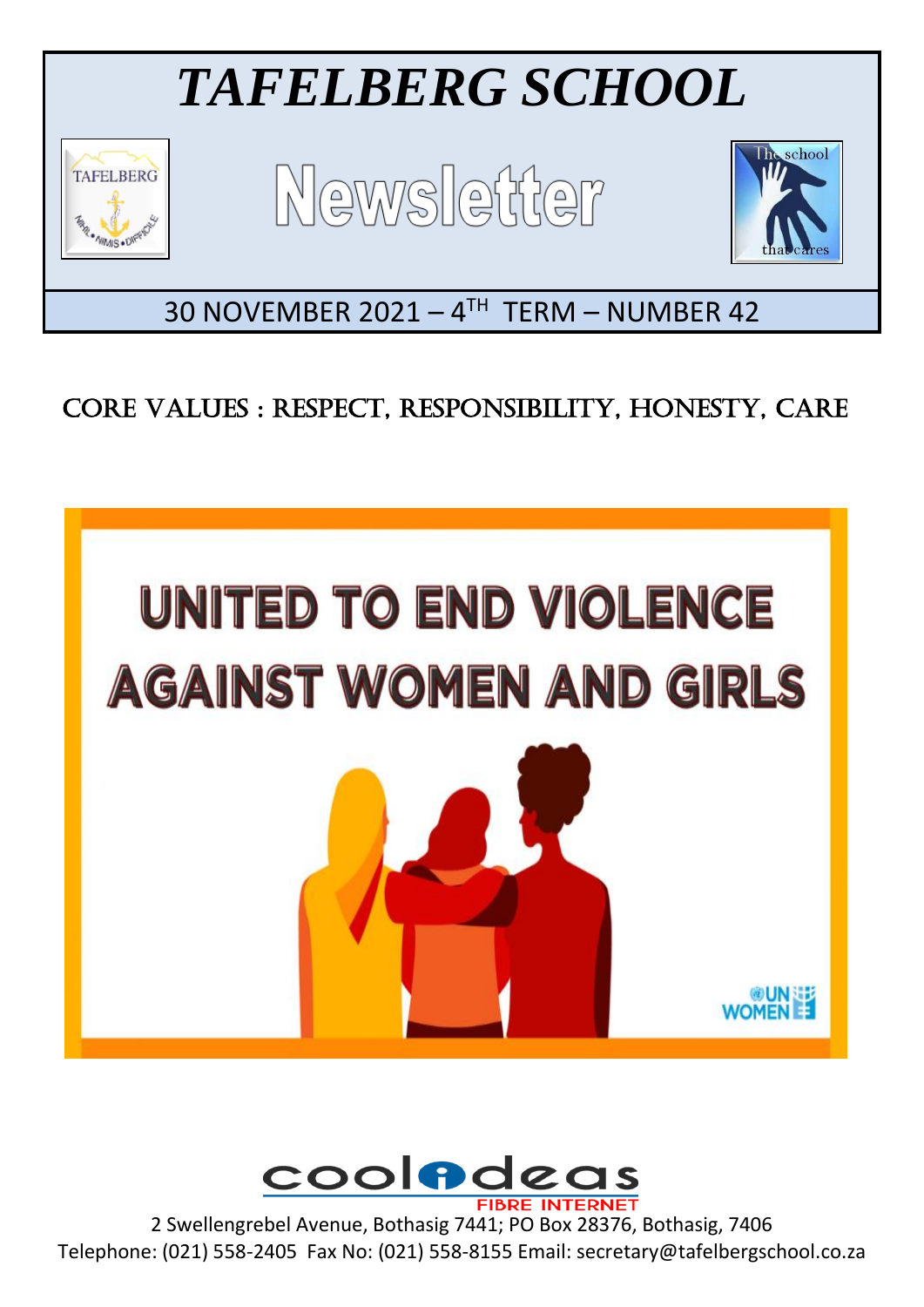#### Dear parent / guardian

Once again we are called on to support the 16 day campaign of no violence against women and children. Although noble and necessary, it is sad that we must have campaigns such as these to raise awareness against this scrouge, and that the campaign is highlighted for 16 days – it should be something we actively drive every day of the year. It is unacceptable that some men (not all men) think that abusing women and children is OK … it is not! The numbers of rapes, murders and teenage pregnancies among young girls is shocking. We all need to work together to ensure that this "culture" of abuse stops. At home, fathers need to be an example of how to treat women and young girls. Both parents need to guide their sons and instil in them the value of respect towards all women and girls. At school we constantly remind learners of our core values, of which respect and care, talk to how you should treat women and girls. Values and morals are important in this present time … our children need and want an anchor in this unsure world. Values and morals will supply it, but then we as adults, must walk the talk.

## **NB INFORMATION**

## **1. NB Dates 2021**

- 03 Dec School assessment program ends
- 07 Dec Matric dance
- 08 Dec Orientation Day @ 11am new parents/learners
- 09 Dec Prize-Giving senior school (*no parents/guests invited*)
- 14 Dec Prize-Giving Grades 1-3 (8:30am-10am) and Grades 4-6 (11am-1pm)
- 15 Dec Final school day of 2021 (school closes at 10:30am)

## **2. School fees 2022**

Tafelberg is a Section 21 fee-paying school, and the SA Schools Act thus places a duty on the SGB to collect such school fees from all parents as agreed upon at the parent AGM. The Budget and school fees for 2022 were voted on at the parent AGM on the 17 November 2021. The Budget and school fee increase was tabled and accepted by unanimous parent vote at the AGM, as were certain resolutions.

| <b>TIER</b>                 | <b>FEE PER MONTH</b><br>(11 months) | <b>FEE: ANNUAL AMOUNT</b> |
|-----------------------------|-------------------------------------|---------------------------|
| Grade $1 + 2$               | R <sub>2</sub> 140-00               | R <sub>23</sub> 540-00    |
| 2. Grades $3 - 5 + 10 - 12$ | R <sub>2</sub> 100-00               | R <sub>23</sub> 100-00    |
| 3. Grades 6 - 9             | R <sub>1</sub> 940-00               | R21 340-00                |

- First Debit Order run :  $1<sup>st</sup>$  working day of each month
- Fees are paid over 11 months, starting January 2022 (for 2022 fees only)
- 10% discount for fees paid in full by 28 February 2022
- Exemptions and non-payment of fees are dealt with as per legislation and school policy
- All enquiries regarding payment of school fees and exemptions must be directed only to Mrs M Vicentini @ 021 558 2405 or [bursar@tafelbergschool.co.za](mailto:bursar@tafelbergschool.co.za)

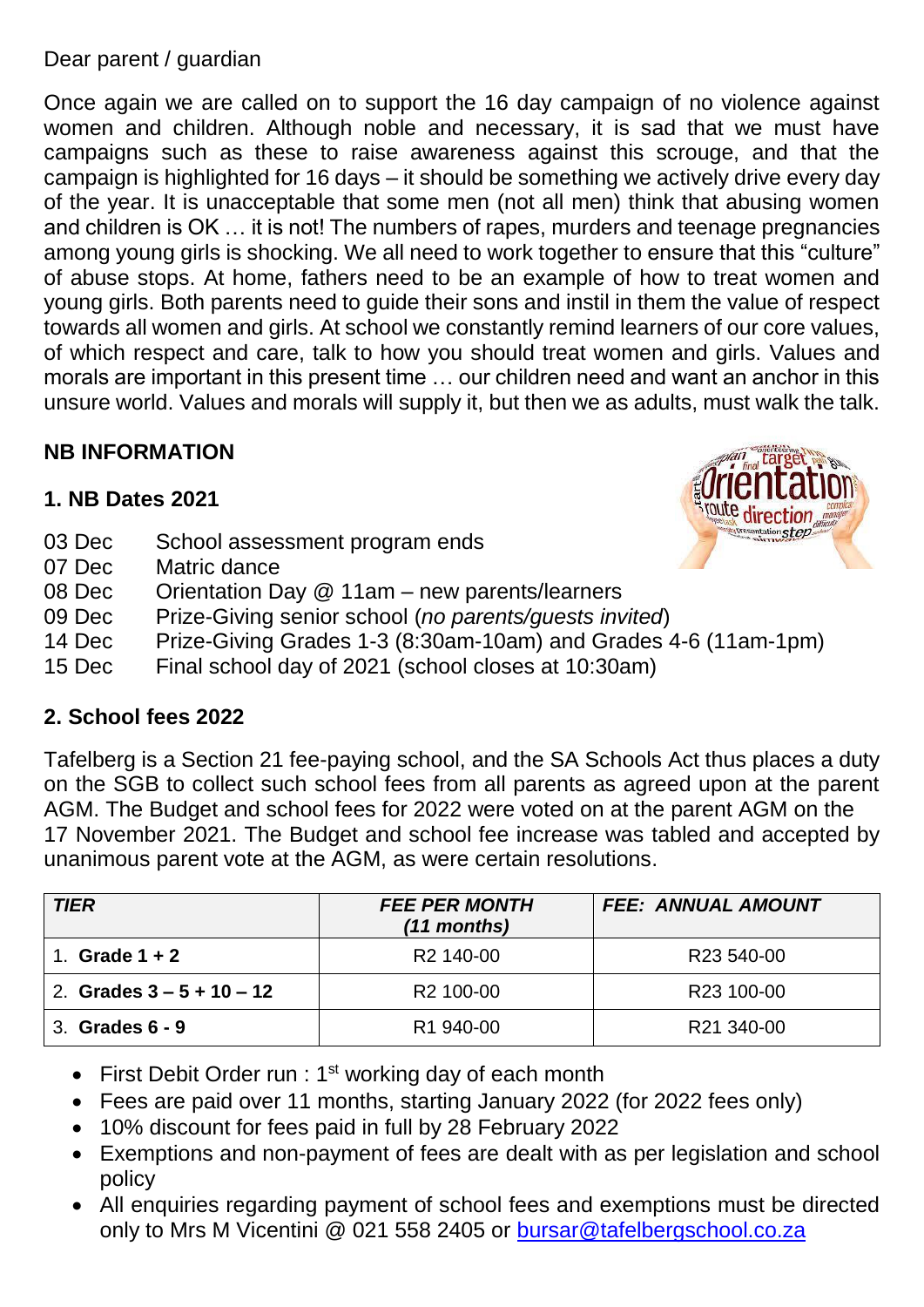## **GENERAL NEWS**

## **1. Care parcels for our cleaning staff**

Thank you to all the families who have donated items for the care parcels for our cleaning staff. We will continue to receive donations until the 8 December 2021. Please donate, thereby sending a message of thanks to our cleaning staff for the wonderful job they do in keeping our school clean and safe. Donations of cash must be sent in a sealed envelope with the learner's name and the amount on the outside, clearly marked "care pac parcel donation" – receipts will be issued. Donation of the following food items would also be much appreciated:

- Long life milk
- Bread spreads
- Tinned fish
- Tinned fruit

## **2. PTA**

I would like to extend a vote of thanks, on behalf of the school community, to the outstanding group of moms and dads of our PTA. Thank you for your selfless service to your school and all



our children's' education. Without the funds you generated many projects would not have been possible this year.

All parents should be part of our hardworking and wonderful PTA, who ensure that our school continues to be a place of quality education.

Keep swiping your MySchool and Makro cards at all participating stores – it costs nothing but brings in valuable funds. Please ensure you make Tafelberg school the beneficiary. Thank you for your support.

## **3. Reminder: Textbooks**

A reminder that the textbooks issued to your child at the start of the 2021 academic year *must be returned*, and in the condition they were issued. Should the textbook(s) not be returned (or returned in a worse state than was issued) parents will be held liable. The following process is then followed:

- a) parents will be informed that their child has not returned a textbook, and the cost of a new (replacement) textbook
- b) the parent can choose to purchase the said lost/damaged textbook (the exact same as was lost/damage) and send the new textbook to school OR
- c) parents can send the full amount to school or pay it into the school account, and the school will purchase the lost/damaged textbook
- d) should the parent not purchase the textbook or forward the money, the school will hand the matter over to our debt collecting agency, and the learner will not be issued that particular subject textbook in 2022, until the issue is resolved

**NB**: *textbooks must be returned on the day your child writes the particular subject – for example: if he/she writes History on Wednesday 17 November, the learner must hand in the History textbook on Wednesday 17 November 2021.*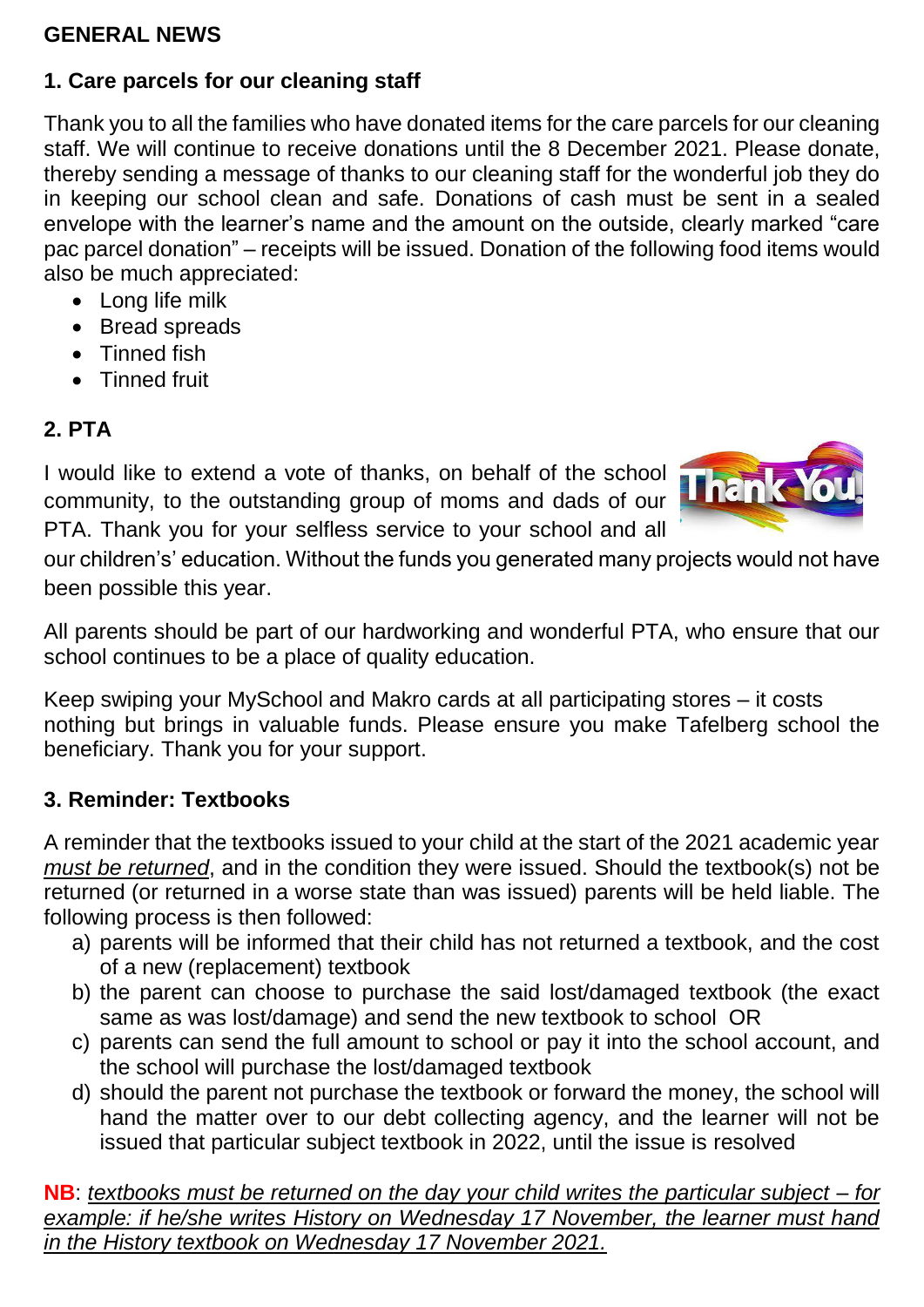# **4. Academic Reports**

Final academic reports will be handed to learners at the end of the school year. Please note the following:

- *13 Dec***:** due date for self-addressed (with a stamp envelopes (with attached postage stamp) to be sent to school, should you not be able to collect your child's academic Report. School will not post reports without paid, self-addressed envelopes from the parent.
- *14 Dec***:** Grades 1 6 Reports will be handed to learners after the respective Prize-giving ceremonies
- *15 Dec***:** Grades 7 11 Reports will be handed out to learners.
- Reports not collected will be handed to learner next year.
- No Reports will be emailed.

# **5. Covid-19 safety measures**

- Should your child test positive for Covid, or come into close contact with a covid pos+ person they are to self-isolate at home for the required period, before returning to school – please inform the school and forward a copy of the test result. Parents are reminded to inform the school if they themselves test positive, and to take the necessary precautions.
- Please remember to screen your child before they come to school. Should they show symptoms of Covid (temperature of 38<sup>°</sup>C and above, coughing, headaches, sore throat etc.) and or have come into close contact with a Covid positive person, they need to stay at home for the prescribed period before returning to school.
- As per our Covid policy, parents will be required to fetch their child immediately should the learner disregard our safety protocols – we need to be responsible and prevent the spread of Covid.
- **Parents must ensure that their child does not arrive late (i.e. after 8am) as this will compromise our safety protocols and measures.** Please, we need your co-operation in this regard. *Latecomers will have to wait outside at the learner gate.* Once all is in place, the learner gate will be opened to allow the orderly implementation of the screening of late comers.
- No parents nor visitors will be allowed entry to the school before 9am.
- All learners, parents, visitors etc. MUST wear a mask properly (covering both nose and mouth), in order to be allowed entry to the school grounds.
- A reminder that learners must wear a mask and not a "buff".

# **6. Covid update**

As at the time of this Newsletter there is one learner in isolation.